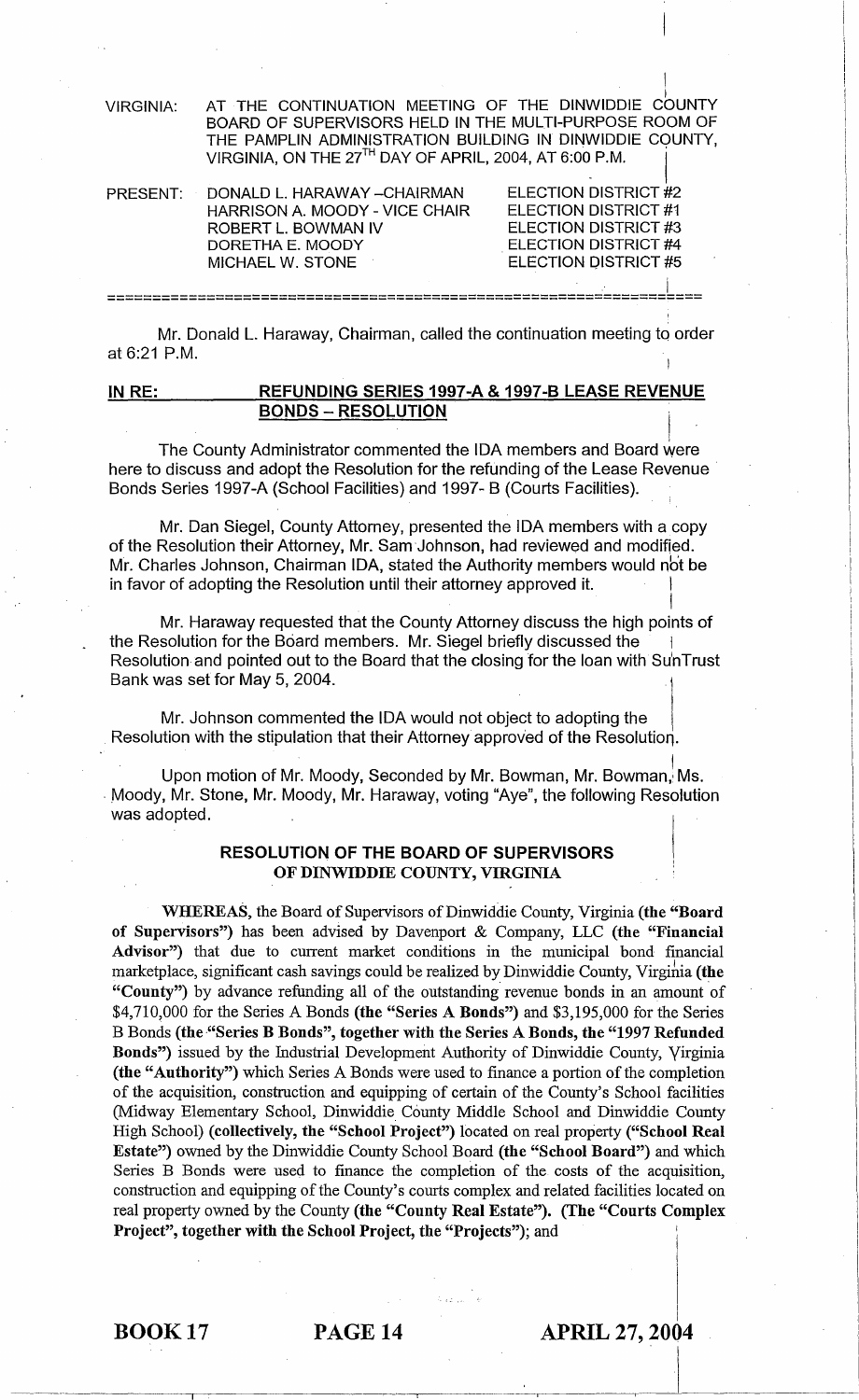$\mathcal{L}^{\text{max}}_{\text{max}}$ 

 $\frac{1}{2}$ 

 $\frac{1}{2} \frac{1}{2} \frac{1}{2}$  $\label{eq:2} \frac{1}{2} \sum_{i=1}^n \frac{1}{2} \sum_{j=1}^n \frac{1}{2} \sum_{j=1}^n \frac{1}{2} \sum_{j=1}^n \frac{1}{2} \sum_{j=1}^n \frac{1}{2} \sum_{j=1}^n \frac{1}{2} \sum_{j=1}^n \frac{1}{2} \sum_{j=1}^n \frac{1}{2} \sum_{j=1}^n \frac{1}{2} \sum_{j=1}^n \frac{1}{2} \sum_{j=1}^n \frac{1}{2} \sum_{j=1}^n \frac{1}{2} \sum_{j=1}^n \frac{1}{$  $\label{eq:2.1} \frac{1}{\sqrt{2}}\int_{\mathbb{R}^3}\frac{1}{\sqrt{2}}\left(\frac{1}{\sqrt{2}}\right)^2\frac{1}{\sqrt{2}}\left(\frac{1}{\sqrt{2}}\right)^2\frac{1}{\sqrt{2}}\left(\frac{1}{\sqrt{2}}\right)^2\frac{1}{\sqrt{2}}\left(\frac{1}{\sqrt{2}}\right)^2\frac{1}{\sqrt{2}}\left(\frac{1}{\sqrt{2}}\right)^2\frac{1}{\sqrt{2}}\frac{1}{\sqrt{2}}\frac{1}{\sqrt{2}}\frac{1}{\sqrt{2}}\frac{1}{\sqrt{2}}\frac{1}{\sqrt{2}}$  $\label{eq:2.1} \frac{1}{\sqrt{2}}\int_{\mathbb{R}^3}\frac{1}{\sqrt{2}}\left(\frac{1}{\sqrt{2}}\right)^2\frac{1}{\sqrt{2}}\left(\frac{1}{\sqrt{2}}\right)^2\frac{1}{\sqrt{2}}\left(\frac{1}{\sqrt{2}}\right)^2.$  $\label{eq:2.1} \frac{1}{\sqrt{2}}\int_{\mathbb{R}^3} \frac{1}{\sqrt{2}}\left(\frac{1}{\sqrt{2}}\right)^2\frac{1}{\sqrt{2}}\left(\frac{1}{\sqrt{2}}\right)^2\frac{1}{\sqrt{2}}\left(\frac{1}{\sqrt{2}}\right)^2.$ 

 $\label{eq:2} \frac{1}{\sqrt{2}}\int_{0}^{\infty} \frac{1}{\sqrt{2\pi}}\left(\frac{1}{\sqrt{2\pi}}\right)^{2} \frac{1}{\sqrt{2\pi}}\int_{0}^{\infty} \frac{1}{\sqrt{2\pi}}\left(\frac{1}{\sqrt{2\pi}}\right)^{2} \frac{1}{\sqrt{2\pi}}\int_{0}^{\infty} \frac{1}{\sqrt{2\pi}}\frac{1}{\sqrt{2\pi}}\frac{1}{\sqrt{2\pi}}\frac{1}{\sqrt{2\pi}}\frac{1}{\sqrt{2\pi}}\frac{1}{\sqrt{2\pi}}\frac{1}{\sqrt{2\pi}}\$  $\sim$   $\sim$ 

 $\label{eq:2.1} \frac{1}{\sqrt{2}}\left(\frac{1}{\sqrt{2}}\right)^{2} \left(\frac{1}{\sqrt{2}}\right)^{2} \left(\frac{1}{\sqrt{2}}\right)^{2} \left(\frac{1}{\sqrt{2}}\right)^{2} \left(\frac{1}{\sqrt{2}}\right)^{2} \left(\frac{1}{\sqrt{2}}\right)^{2} \left(\frac{1}{\sqrt{2}}\right)^{2} \left(\frac{1}{\sqrt{2}}\right)^{2} \left(\frac{1}{\sqrt{2}}\right)^{2} \left(\frac{1}{\sqrt{2}}\right)^{2} \left(\frac{1}{\sqrt{2}}\right)^{2} \left(\$ 

 $\label{eq:2.1} \frac{1}{2} \sum_{i=1}^n \frac{1}{2} \sum_{j=1}^n \frac{1}{2} \sum_{j=1}^n \frac{1}{2} \sum_{j=1}^n \frac{1}{2} \sum_{j=1}^n \frac{1}{2} \sum_{j=1}^n \frac{1}{2} \sum_{j=1}^n \frac{1}{2} \sum_{j=1}^n \frac{1}{2} \sum_{j=1}^n \frac{1}{2} \sum_{j=1}^n \frac{1}{2} \sum_{j=1}^n \frac{1}{2} \sum_{j=1}^n \frac{1}{2} \sum_{j=1}^n \frac{$  $\Delta \sim 10^{-11}$  $\label{eq:2} \mathcal{L} = \mathcal{L} \left( \mathcal{L} \right) \mathcal{L} \left( \mathcal{L} \right)$  $\mathcal{L}^{\text{max}}_{\text{max}}$  and  $\mathcal{L}^{\text{max}}_{\text{max}}$  $\sim 10^6$ 

 $\label{eq:2.1} \frac{1}{\sqrt{2\pi}}\int_{0}^{\infty} \frac{1}{\sqrt{2\pi}}\,d\mu\,d\mu\,.$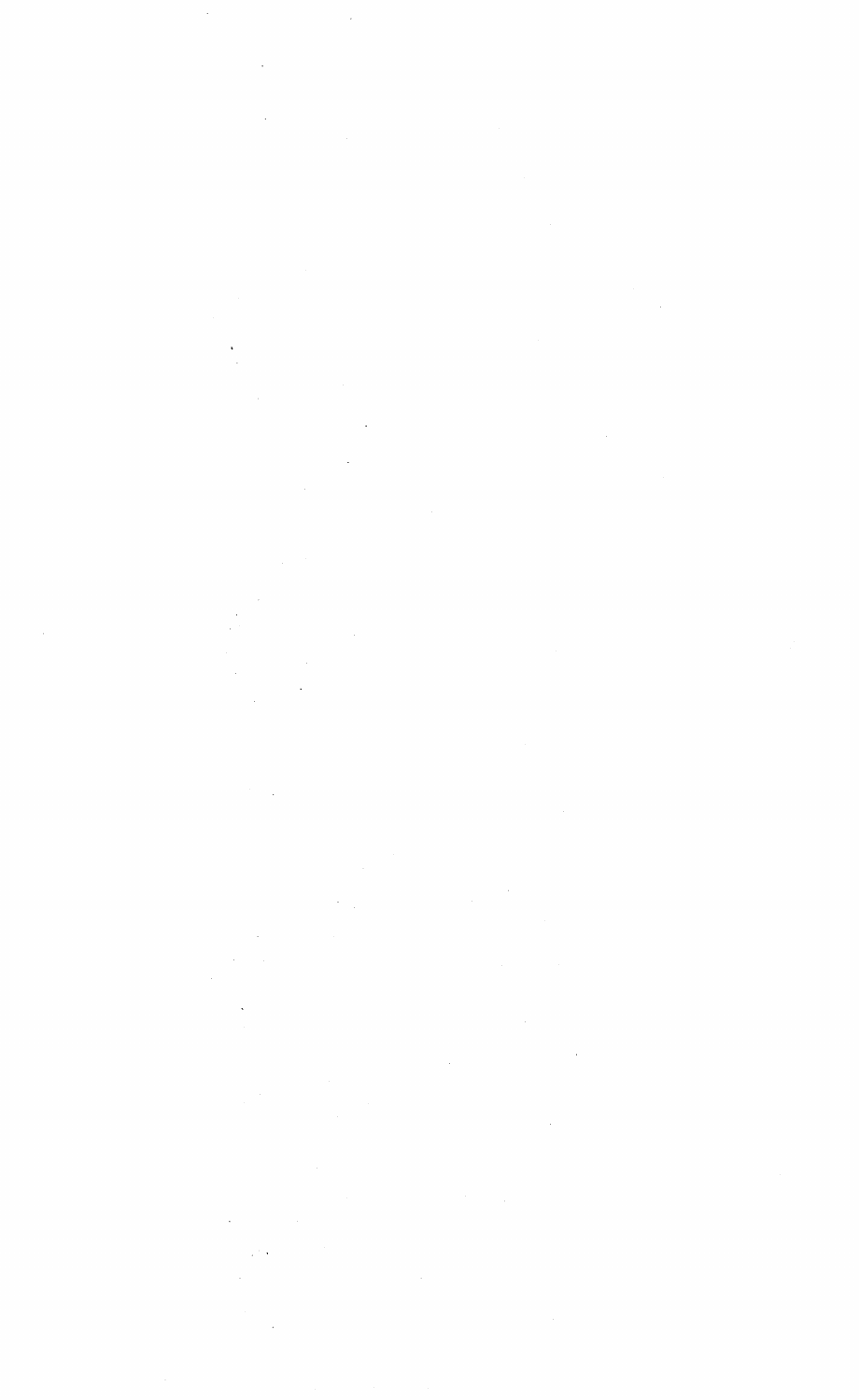WHEREAS, the Board of Supervisors had previously directed the Financial Advisor to prepare a Request for Proposals (the "RFP") to obtain financing plans to refund the Authority's 1997 Refunded Bonds and after reviewing the responses to the RFP that reflect significant debt service savings to the County, the Financial Advisor along with the County's Bond Counsel, Sands Anderson Marks & Miller ("Bond Counsel") recommended that the County select the proposal from SunTrust Bank (the "Bank") for a 10 year fixed rate financing with a rate reset for the remaining life of such bonds and proceed with the financing therein to refund a portion of the Authority's 1997 Refunded Bonds with a new issue of the Authority's lease revenue refunding bonds in an amount not to exceed \$8,200,000 (the "Series 2004 Bonds") composed of two series: Series A (School Refunding) in an amount estimated at \$4,855,000 (the "Series A School Refunding Bond") and Series B (Courts Complex Refunding) in an amount estimated at \$3,279,000 (the "Series B Courts Complex Refunding Bond"); and

WHEREAS, in order for the Authority to issue and sell the Series 2004 Bonds, the Board of Supervisors must adopt a resolution providing its moral obligation in support of such Series 2004 Bonds as may be necessary to issue the same; and

## NOW, THEREFORE, BE IT RESOLVED BY THE BOARD OF SUPERVISORS OF DINWIDDIE COUNTY, VIRGINIA:

1. The following plan for refunding the 1997 Refunded Bonds as described in the preambles above is hereby approved. The Authority will be requested to issue the Series 2004 Bonds in the maximum amount of up to \$8,200,000 and to use the proceeds therefrom to fully defease and refund the 1997 Refunded Bonds. The Projects will be re-Ieased to the Authority under a Third Amended Ground Lease, dated as of May 1, 2004 (the "Third Amended Ground Lease") and the Authority will re-lease the Projects to. the County pursuant to a Third Amended Financing Lease, dated as of May 1, 2004 (the "Third Amended Financing Lease"). The Authority will also enter into a Third Supplemental fudenture of Trust, dated as of May 1, 2004 (the "Third Supplemental Indenture") with SunTrust Bank (the "Trustee"), pursuant to which the Series 2004 Bonds will be issued, which Third Supplemental Indenture is to be acknowledged and consented to by the County. The Authority will also enter into a Third Amended Assignment of Rents and Leases, dated as of May 1, 2004 (the "Third Amended Assignment Agreement") whereby the Authority's rights under the Third Amended Financing Lease will be assigned to the Trustee, which Third Amended Assignment Agreement is to be acknowledged and consented to by the County. The Authority will be requested to re-lease the Projects to the County for the, tenn of the Series 2004 Bonds at rents sufficient to pay interest on, premium, if any, and principal of the Series 2004 Bonds, all pursuant to the Third Amended Financing Lease. The Authority and the County will also enter into a Third Amended Option Agreement, dated as of May 1, 2004 (the "Third Amended Option Agreement") providing the County with the option to purchase the School Project and the Courts Complex Project. The obligation of the Authority to pay principal and interest on the Series 2004 Bonds will be limited to rent payments received from the County. The obligation of the County to pay rent will be subject to the Board of Supervisors making annual appropriations for such purpose. The Series 2004 Bonds will be secured by an assignment of the Third Amended Financing Lease to the Trustee for the benefit of the Bank or its designee as Bondholder (the "Bondholder"). If the County exercises its right not to appropriate money for rent payments, the Trustee for the benefit of the Bondholder may tenninate the Third Amended Financing Lease or otherwise take possession of the Projects, subject to the tenns of the Third Amended Financing Lease, the Third Amended Assignment Agreement, the Third Amended Ground Lease, and the Third Supplemental fudenture. The Authority, the County and the Bondholder will enter. into a Bond Purchase Agreement (the "Bond

~~~~~-~-----~-~~~~~~-~--,,-~-~-~--~-~~~~ ... - ---~~

BOOK 17 PAGE 14 APRIL 27, 2004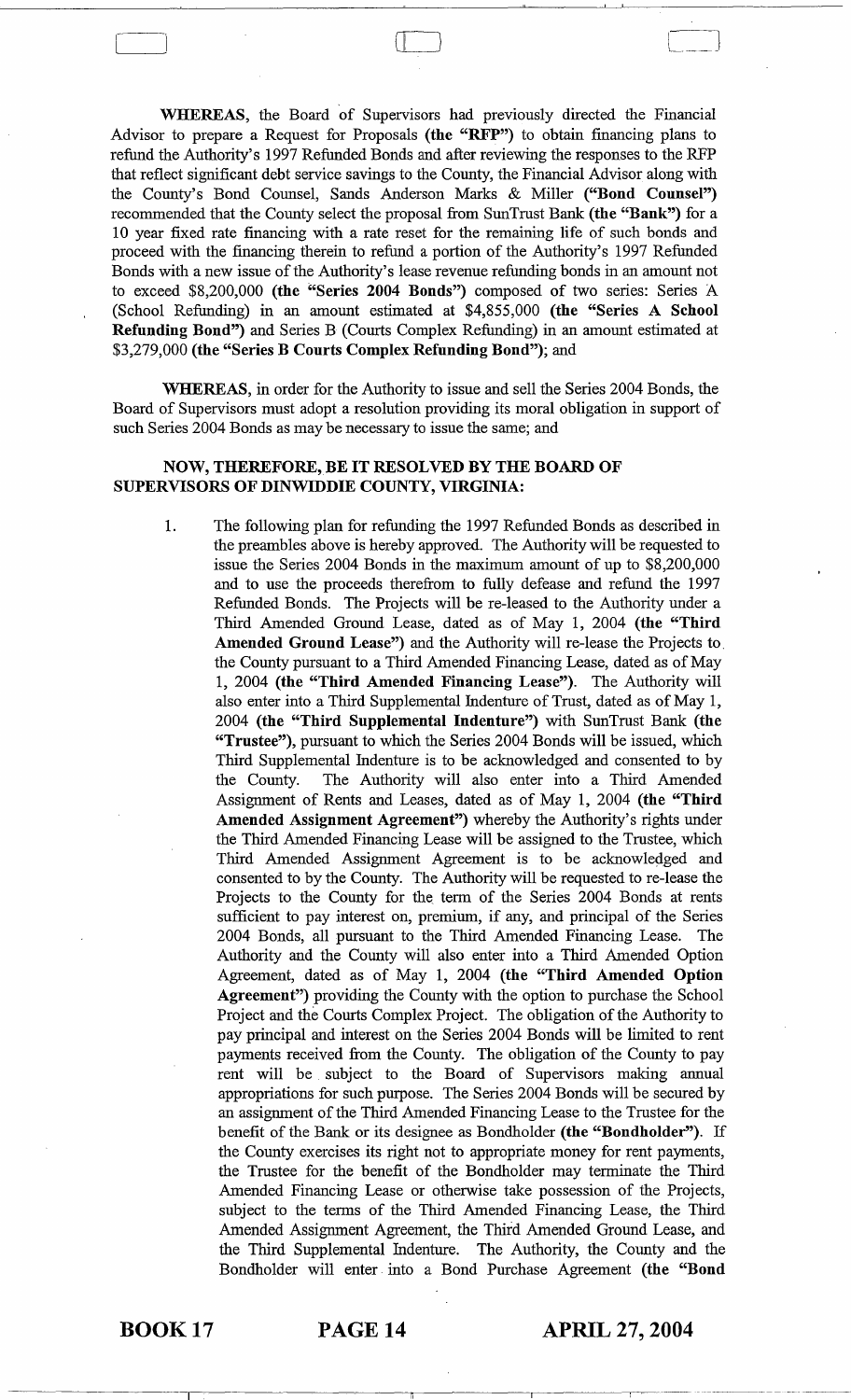Purchase Agreement"), dated as of May 1, 2004, for the purchase of the Series 2004 Bonds. The Authority and the County will also enter into an Escrow Agreement (the "Escrow Agreement"), dated as of May 1, 2004, with SunTrust Bank, the Trustee as an escrow agent (the "Escrow Agent"), wherein the proceeds from the Series 2004 Bonds will be used to purchase U.S. Treasury Securities, State and Local Government Series ("SLGs") to advance refund the 1997 Refunded Bonds.

- 2. The Series A School Refunding Bond is hereby approved with an interest rate of 4.29% per annum, fixed for 10 years, amortizing over 14 years, with a rate reset in year 10 and the Series B Courts Complex Refunding Bond is hereby approved with an interest rate of 4.26% per annum, fixed for 10 years, amortizing over 13 years with a rate reset in year 10, both as set forth in the forms of such Series 2004 Bonds presented at this meeting, each with an Optional Put right of the Bondholder in year 10 (the "Optional Put").
- 3. The Chairman or Vice Chairman of the Board of Supervisors, either of whom may act, is hereby authorized and directed to execute and deliver the Third Amended Ground Lease, the Third Amended Financing Lease, the Third Supplemental fudenture, the Third Amended Assignment Agreement, the Third Amended Option Agreement, the Escrow Agreement and the Bond Purchase Agreement for the purchase of the Series 2004 Bonds by the Bank (collectively, such documents to be hereinafter referred to as the "Documents") and related instruments thereto.
- 4. The Chairman or Vice-Chairman of the Board of Supervisors, either of whom may act, is hereby authorized and directed to acknowledge and consent to the provisions of the Documents and any other instruments executed by the Authority in connection with an assignment of the Third Amended Financing Lease for the purpose of securing the Series 2004 Bonds, including but not limited to designating and confirming the terms of the Series 2004 Bonds and the purchase of SLGs sufficient to fund the Escrow Agreement in an amount necessary to fully defease and refund the 1997 Refunded Bonds, and to pay principal and interest when due thereon, and premium thereon, through and including on February 1, 2007 (the "Redemption Date").
- 5. The Projects are hereby declared to be essential to the efficient operation of the County, and the Board of Supervisors anticipates that the Projects will continue to be essential to the operation of the County during the term of the Third Amended Financing Lease. The Board of Supervisors, while recognizing that it is not empowered to make any binding commitment to make appropriations beyond the current fiscal year, hereby states its intent to make annual appropriations in future fiscal years in amounts sufficient to make all payments under the Third Amended Financing Lease and hereby recommends that future Boards of Supervisors do likewise during the term of the Third Amended Financing Lease. The Series B Courts Complex Refunding Bond will be on parity in lien and dignity with the Authority's outstanding \$5,500,000 Lease Revenue Bonds (Dinwiddie County Courts Facilities Project), Series 1995B and its \$4,500,000 Lease Revenue Refunding Bonds (Dinwiddie County Courthouse Project), Series 1998C (together, the "Courts Complex Parity Bonds"). The Series A School Refunding Bond will be on parity in lien and dignity with the Authority's outstanding \$6,590,000 Lease Revenue Bonds (Dinwiddie County School Completion Project) Series 1998A (the "School Parity Bonds"). The Series 2004 Bonds will not be on parity with any debt service reserve fund or bond insurance securing the School Parity Bonds or the Courts Complex Parity Bonds.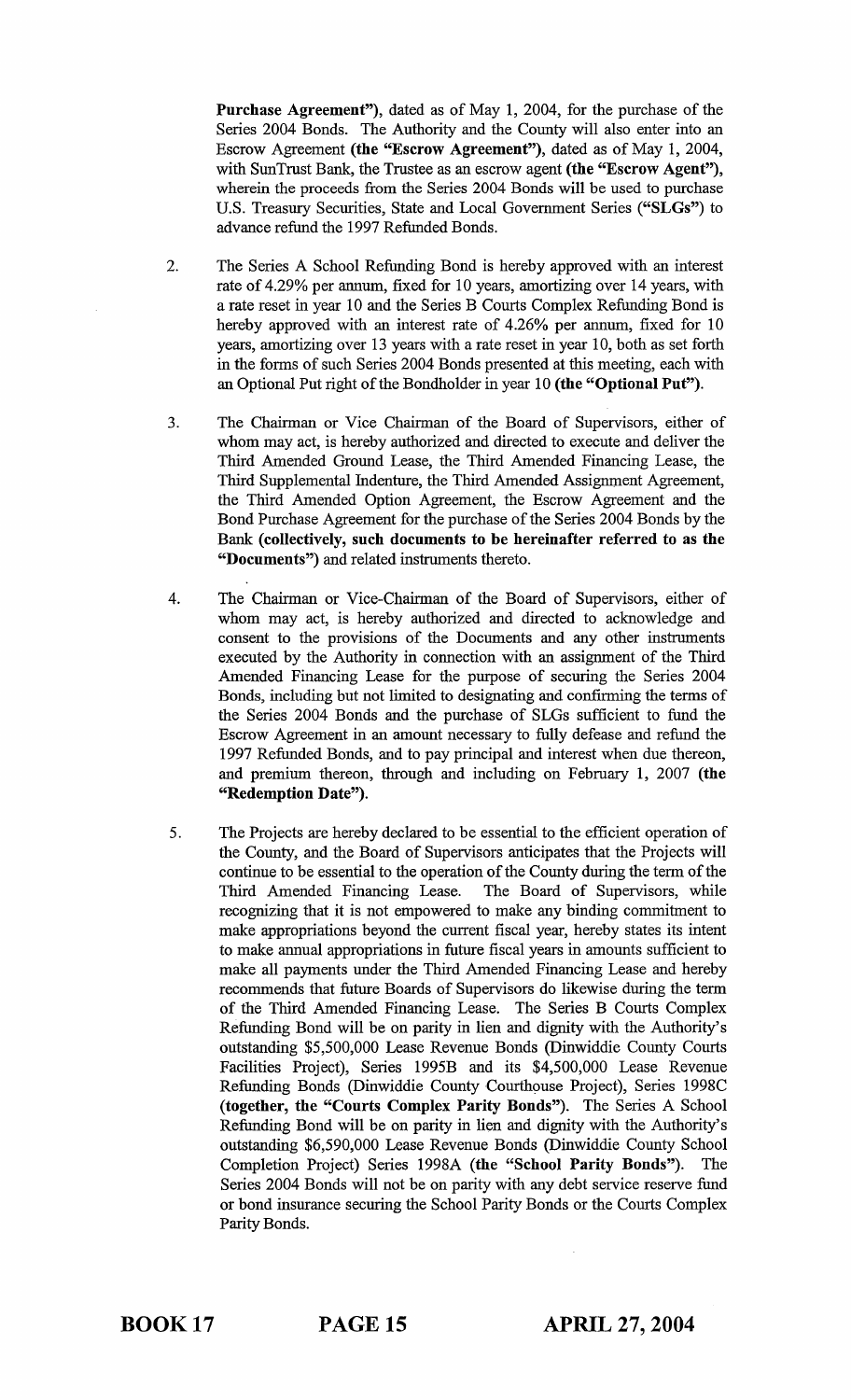- 6. The Chairman or Vice-Chairman of the Board of Supervisors, the County Administrator, County Attorney, the County Treasurer and all other officers of the County are hereby authorized and directed to work with representatives of the Authority, the County Attorney, the Special Authority Counsel, Bond Counsel, and the Financial Advisor to perform all services and prepare all documentation necessary to issue the Series 2004 Bonds and to refund the 1997 Refunded Bonds.
- 7. The County covenants that it shall not take or omit to take any action the taking or omission of which will cause the Series 2004 Bonds to be "arbitrage bonds" within the meaning of Section 148 of the Internal Revenue Code of 1986, as amended, including regulations issued pursuant thereto **(the** "Code"), or otherwise cause interest on the Series 2004 Bonds to be includable in the gross income for Federal income tax purposes of the registered owners thereof under existing law. Without limiting the registered owners thereof under existing law. generality of the foregoing, the County shall comply with any provision of law that may require the County at any time to rebate to the United States any part of the earnings derived from the investment of the gross proceeds of the Series 2004 Bonds.
- 8. The County covenants that it shall not permit the proceeds of the Series 2004 Bonds to be used in any manner that would result in (a) 10% or more of the proceeds of the Series 2004 Bonds being used in a trade or business carried on by any person other than a governmental unit, as provided in Section 141(b) of the Code, provided that no more than 5% of such proceeds may be used in a trade or business unrelated to the County's use of the School Project and the Courts Complex Project, (b) 5% or more of such proceeds being used with respect to any "output facility" (other than a facility for the furnishing of water), within the meaning of Section  $141(b)(4)$ of the Code, or (c) 5% or more of such proceeds being used directly or indirectly to make or finance loans to any persons other than as governmental unit, as provided in Section  $141(c)$  of the Code; provided, however, that if the County receives an opinion of nationally recognized bond counsel that any such covenants need not be complied with to prevent the interest on the Series 2004 Bonds from being includable in the gross income for Federal income tax purposes of the registered owners thereof under existing law, the County need not comply with such covenants.
- 9. The Board of Supervisors hereby consents to Sands, Anderson, Marks & Miller serving as Bond Counsel, Special Counsel to the Authority and as County Attorney and recommends that such firm be appointed by the Authority as such.
- 10. All other acts of the Chairman or Vice-Chairman of the Board of Supervisors and other officers of the County that are in conformity with the purposes and intent of this resolution and in furtherance of the issuance and sale of the Series 2004 Bonds and refunding of the 1997 Refunded Bonds, are hereby approved and ratified.
- 11. Any authorization herein to execute a document shall include authorization to deliver it to the other parties thereto and to record such document where appropriate.
- 12. The County hereby agrees, to the extent permitted by law, to indemnify, defend and save harmless the Authority, its officers, directors, employees and agents from and against all liabilities, obligations, claims, damages, penalties, fines, losses, costs and expenses in any way connected with the issuance of the Series 2004 Bonds or the refunding of the 1997 Refunded Bonds.

-------------,,--------------,-,--------

BOOK 17 **PAGE 15 APRIL 27, 2004**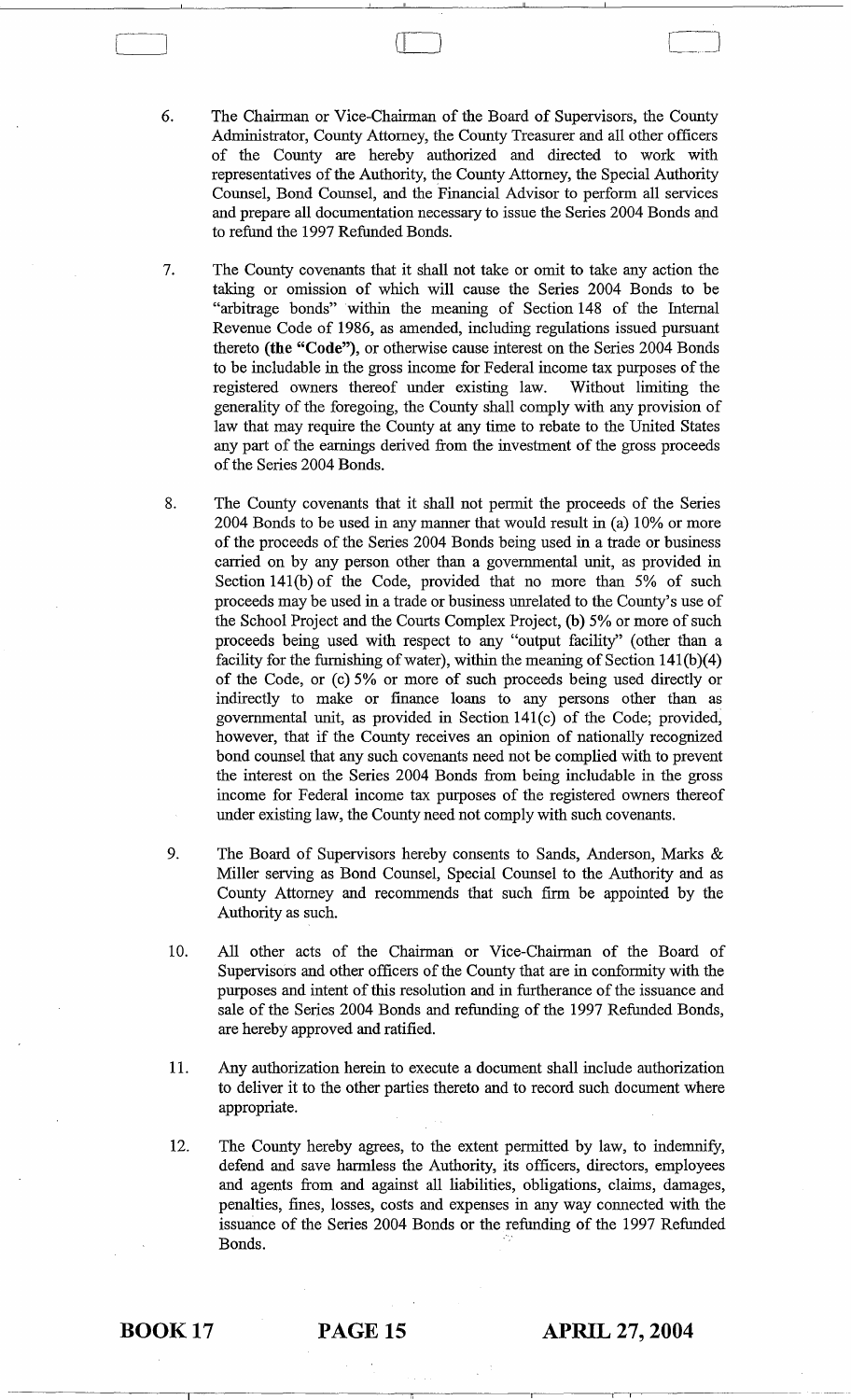- 13. The County represents and affinns to the Authority that no representations of any kind as to the School Project, the Courts Complex Project, the 1997 Refunded Bonds or the ability to repay the Series 2004 Bonds has been made by the Authority.
- 14. This resolution shall take effect immediately.

PASSED AND ADOPTED this 27<sup>th</sup> day of April, 2004.

ATTEST:

Donald L. Haraway, Chairman

Clerk

The Resolution set forth above was adopted by a majority of the Board of Supervisors in an Open Meeting, during a regular meeting of the Board of Supervisors of the County of Dinwiddie, Virginia held on April 27, 2004 in which a quorum was present at all times, by the following votes:

AYES:

Donald L. Haraway Harrison A. Moody Robert L. Bowman, IV Doretha E. Moody Michael W. Stone

NAYS:

None

ABSTENTIONS:

None

Clerk

**INRE: RECESS** 

The Board recessed at 6:59 P.M. and moved to the Board Meeting Room. for the adoption of the budget and tax rates.

#### **IN RE: ADOPTION OF FY2004-2005 BUDGET**

The County Administrator requested that the Board allow her to review the amendments to the budget.

# AMENDMENTS

1. Data Processing - Supplies - reduced from \$8,000 to \$3000 - this category provides funding for ink cartridges, diskettes, CD's etc. for all departments -  $-$  funds in the amount of \$8,500 should be restored for software enhancements, i.e. Microsoft Office or report formatting (see attachment); Web Site Hosting - reduced from \$2500 to \$600 - Web site is free; however, these funds were going to used for website enhancement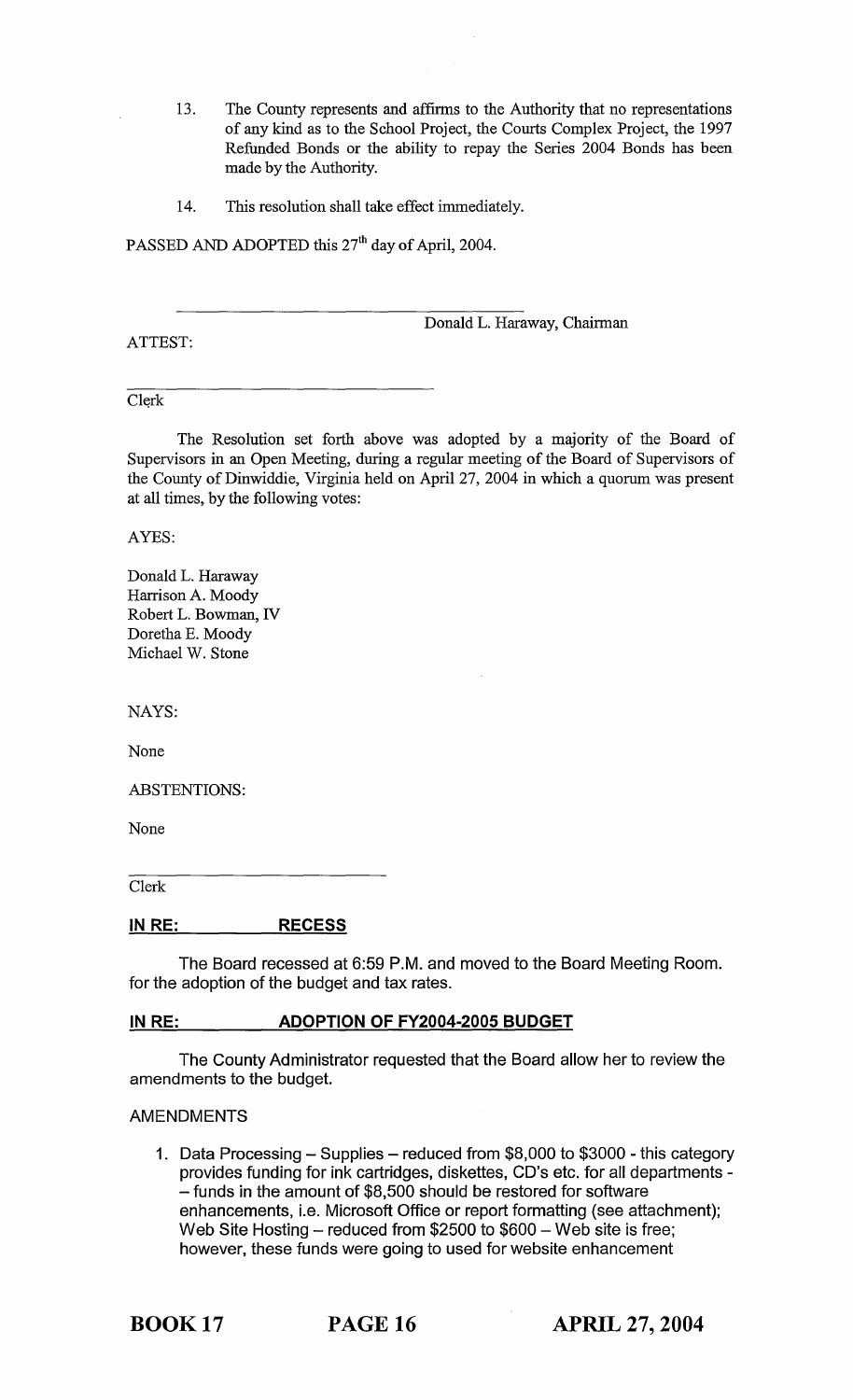2. Sheriff - Investigative supplies - reduced from \$6,000 to \$4,000 - funds should be restored due to need for ongoing investigations; Uniforms reduced \$5,000 - with the turnover in personnel, the Sheriff may need to ask for these funds to be restored during the year.

L\_J

- 3. GIS Supplies reduced from  $$4,000$  to  $$900$  funds should be restored for project to continue (\*see attachment)
- 4. Health Insurance We were asked to determine the amount of funding needed to increase the contribution by the County on family and subscriber/dependent from 20% to 40% - \$14,000
- 5. Dry Hydrant Program Mr. Stone requested \$15,000 for this program be added

After the review Mrs. Ralph requested that the amendments be restored to the budget.

The County Administrator then asked if there were any questions on the budget for FY2004-2005.

## DINWIDDIE COUNTY, VIRGINIA BUDGET FOR THE FISCAL YEAR COMMENCING JULY 1,2004

| <b>INCOME ESTIMATES</b>                                                                                                                                                                                                                                                     | <b>Fiscal Year</b><br>Commencing<br>July 1, 2004                                 |
|-----------------------------------------------------------------------------------------------------------------------------------------------------------------------------------------------------------------------------------------------------------------------------|----------------------------------------------------------------------------------|
| <b>GENERAL FUND:</b>                                                                                                                                                                                                                                                        |                                                                                  |
| <b>Revenue from Local Sources:</b><br><b>General Property Taxes</b><br><b>Other Local Taxes</b><br>Permits, Privilege & Regulatory Licenses<br><b>Fines and Forfeitures</b><br>Revenue from Use of Money & Property<br><b>Charges for Services</b><br>Miscellaneous Revenue | \$14,904,020<br>2,997,000<br>232,900<br>200,000<br>289,000<br>575,386<br>588,750 |
| <b>TOTAL</b><br>Revenue from the Commonwealth<br>Revenue from the Federal Government<br>Non-Revenue Receipts                                                                                                                                                                | \$19,787,056<br>6,548,570<br>400                                                 |
| TOTAL GENERAL FUND                                                                                                                                                                                                                                                          | \$26,336,026                                                                     |
| <b>LAW LIBRARY FUND</b>                                                                                                                                                                                                                                                     | 6,500                                                                            |
| <b>SCHOOL TEXTBOOK FUND</b>                                                                                                                                                                                                                                                 | 279,306                                                                          |
| <b>SCHOOL CAFETERIA FUND</b>                                                                                                                                                                                                                                                | 1,433,080                                                                        |
| <b>SCHOOL FUND:</b>                                                                                                                                                                                                                                                         |                                                                                  |

| Revenue from Local Sources          | 35.500       |
|-------------------------------------|--------------|
| Revenue from the Commonwealth       | 19,766,642   |
| Revenue from the Federal Government | 1,605,557    |
| <b>Transfers from Other Funds</b>   | 11,672,647   |
| <b>TOTAL SCHOOL FUND</b>            | \$33,080,346 |
|                                     |              |

| VA PUBLIC ASSISTANCE FUND  | 2,689,194 |
|----------------------------|-----------|
| E911 FUND                  | 277,000   |
| <b>SELF-INSURANCE FUND</b> | -0-       |

BOOK 17 **PAGE 16** 

**APRIL** 27, **2004**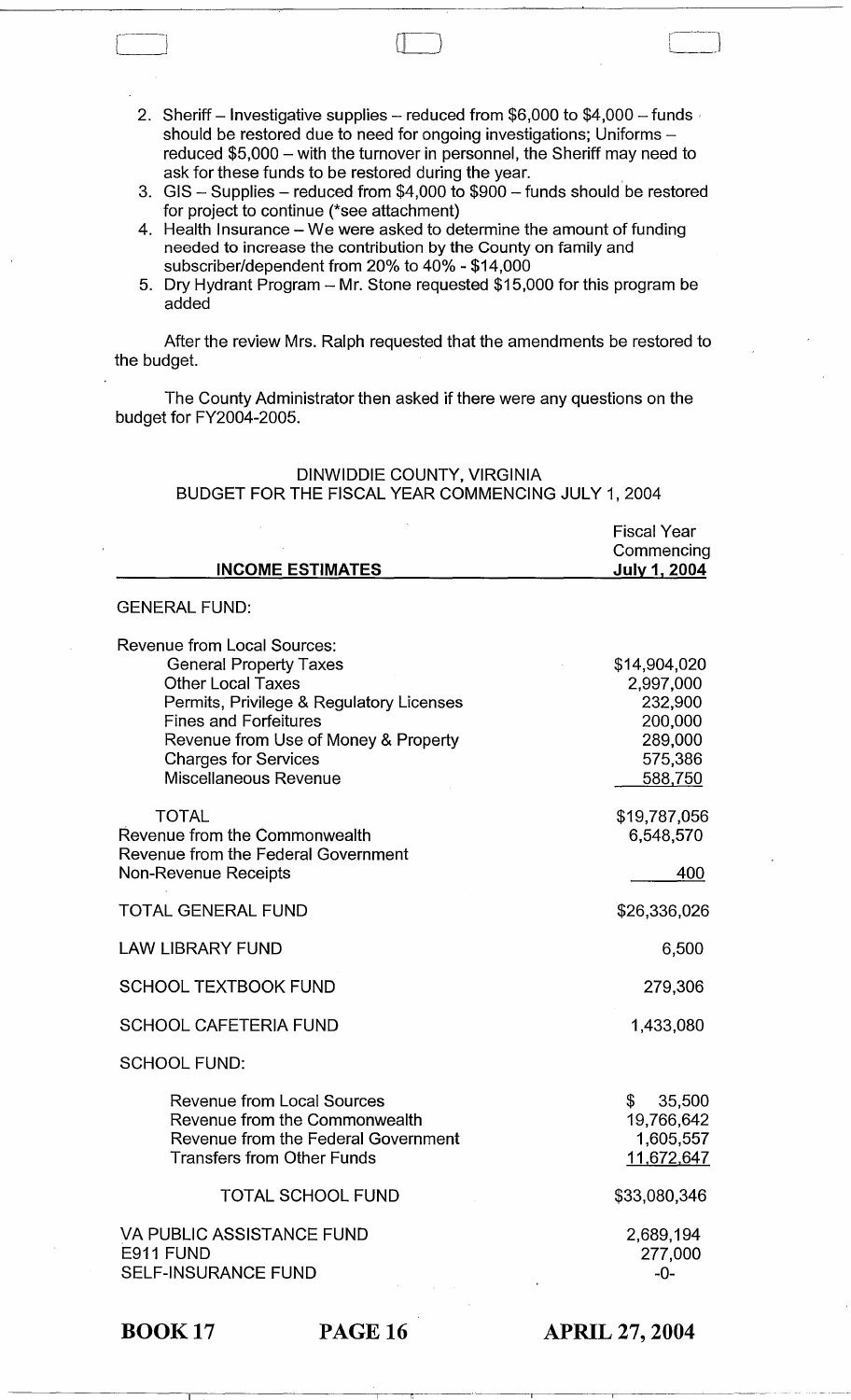| <b>GENERAL CAPITAL PROJECTS FUND</b> | 1,000,000    |
|--------------------------------------|--------------|
| <b>GRANT FUND</b>                    | 3,222,900    |
| <b>FIRE PROGRAMS FUND</b>            | 43,000       |
| <b>FORFEITED ASSET SHARING</b>       | $-0-$        |
| <b>MEALS TAX</b>                     | 330,000      |
| <b>SCHOOL CAPITAL PROJECTS</b>       | 700,000      |
| <b>CSA FUND</b>                      | 785,812      |
| <b>JAIL COMMISSION FUND</b>          | 5,000        |
| <b>COURTHOUSE MAINTENANCE FUND</b>   | 18,000       |
| <b>COUNTY DEBT SERVICE</b>           | 1,451,792    |
| <b>HEAD START FUND</b>               | 199,789      |
| <b>SCHOOL DEBT SERVICE</b>           | 2,707,244    |
| <b>GRAND TOTAL - ALL FUNDS</b>       | 74,564,989   |
| <b>LESS INTERFUND TRANSFERS</b>      | 18,034,033   |
|                                      |              |
| <b>TOTAL INCOME</b>                  | 56,530,956   |
| FUND BALANCES, JULY 1                | 17,856,537   |
|                                      |              |
| <b>CASH RESOURCES</b>                | \$74,387,493 |
|                                      |              |

**--------------------------------------------------------------- ---------------------------------------------------------------**

# CONTEMPLATED EXPENDITURES

| <b>GENERAL FUND:</b>                      |           |
|-------------------------------------------|-----------|
| <b>Board of Supervisors</b>               | \$76,035  |
| <b>County Administrator</b>               | 415,937   |
| <b>County Attorney</b>                    | 71,700    |
| <b>Independent Auditor</b>                | 32,550    |
| <b>Commissioner of the Revenue</b>        | 290,563   |
| <b>Business License</b>                   | 19,424    |
| <b>General Reassessment</b>               | 250,000   |
| <b>Land Use</b>                           | 20,860    |
| Treasurer                                 | 276,503   |
| Data Processing                           | 133,466   |
| <b>Electoral Board and Officials</b>      | 95,747    |
| <b>Circuit Court</b>                      | 21,300    |
| <b>County Court</b>                       | 11,180    |
| <b>Special Magistrates</b>                | 300       |
| <b>Clerk of the Circuit Court</b>         | 74,614    |
| Commonwealth's Attorney                   | 146,847   |
| <b>Sheriff-Law Enforcement</b>            | 2,623,012 |
| <b>Victim Witness</b>                     | 50,308    |
| <b>Volunteer Fire Departments</b>         | 308,975   |
| <b>Ambulance &amp; Rescue Service</b>     | 50,900    |
| <b>Forestry Service</b>                   | 11,715    |
| Dinwiddie EMS                             | 943,155   |
| <b>Sheriff-Correction &amp; Detention</b> | 714,597   |
| <b>Probation Office</b>                   | 4,300     |
| <b>Other Correction &amp; Detention</b>   | 262,463   |
| <b>Building Inspection</b>                | 250,124   |
| <b>Animal Control</b>                     | 155,965   |
| <b>Medical Examiner</b>                   | 500       |
| <b>Public Safety/Civil Defense</b>        | 167,352   |
| <b>Street Lights</b>                      | 35,000    |
| <b>Refuse Disposal</b>                    | 1,329,804 |
| <b>Public Nuisance</b>                    | 5,000     |
| <b>Public Utilities</b>                   | 124,800   |
| Maintenance of Buildings & Grounds        | 520,532   |
|                                           |           |

BOOK 17 PAGE **17** 

**APRIL** 27, **2004**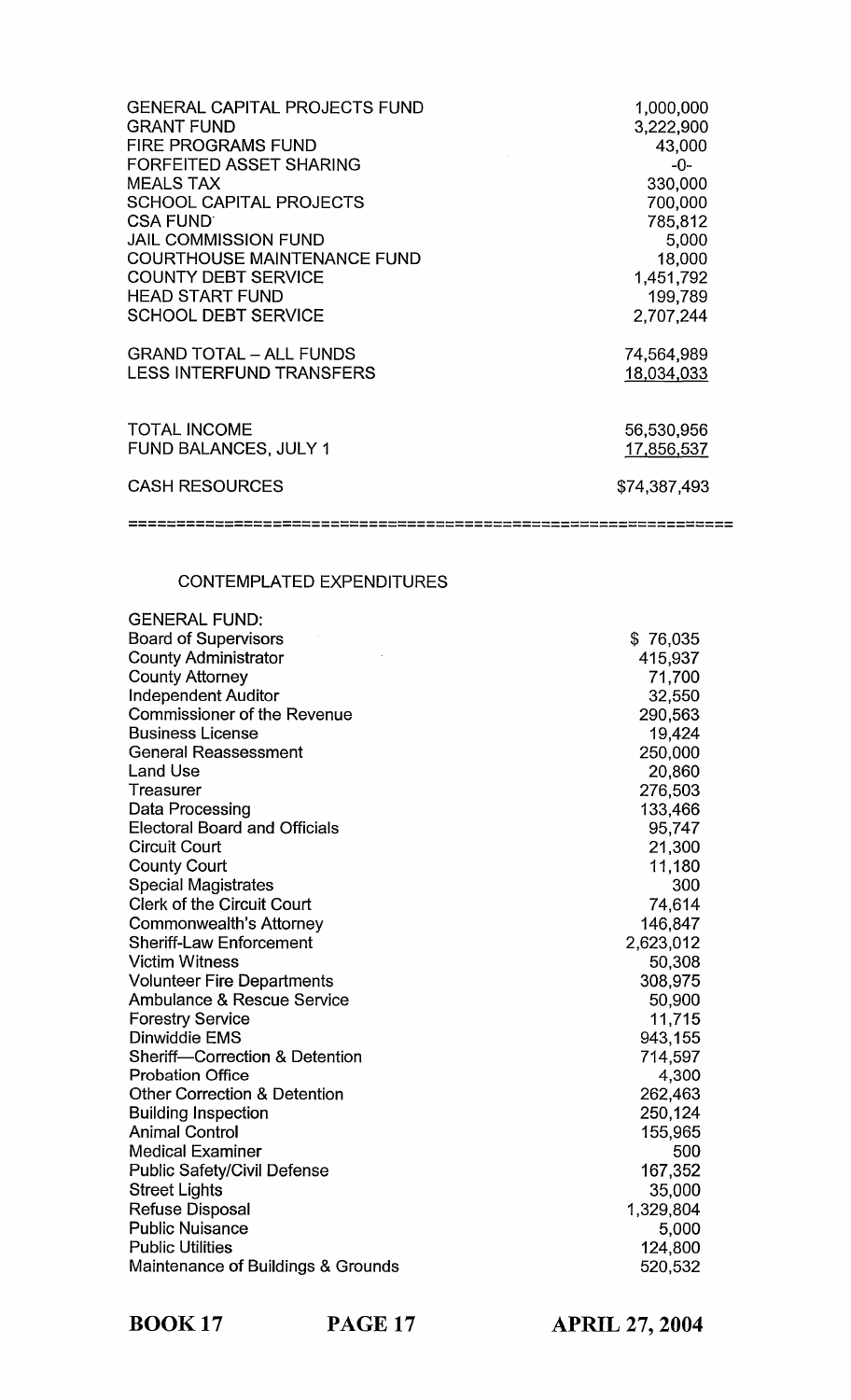| <b>Water Service</b>                                         | 475,000      |
|--------------------------------------------------------------|--------------|
| Health                                                       | 195,985      |
| <b>Mental Health</b>                                         | 60,487       |
| Area Agency on Aging                                         | 4,225        |
| <b>Other Social Services</b>                                 | 19,604       |
| <b>Community College</b>                                     | 5,478        |
| Recreation                                                   | 263,775      |
| Lake Chesdin                                                 | 1,500        |
| <b>Regional Library</b>                                      | 222,998      |
| <b>Zoning Board</b>                                          | 9,950        |
| Planning                                                     | 280,162      |
| <b>Economic Development</b>                                  | 13,600       |
| Other Planning & Community Develop.                          | 72,964       |
| <b>Regional Planning Commission</b>                          | 38,213       |
| <b>GIS Department</b>                                        | 46,402       |
| Soil and Water Conservation                                  | 15,500       |
| Advancement of Agric & Home Economics                        | 68,664       |
| <b>Internal Services</b>                                     | 93,025       |
| Insurance                                                    | 154,200      |
| Subtotal                                                     | 11,537,260   |
| <b>Transfers to Other Funds</b>                              | 17,275,969   |
|                                                              |              |
| <b>TOTAL GENERAL FUND</b>                                    | \$28,813,229 |
| <b>HEAD START</b>                                            | \$199,789    |
| <b>LAW LIBRARY FUND</b>                                      | 6,500        |
| <b>SCHOOL TEXTBOOK FUND</b>                                  | 279,306      |
| <b>SCHOOL FUND</b>                                           | 33,080,345   |
| <b>SCHOOL CAFETERIA FUND</b>                                 | 1,436,860    |
| <b>VA PUBLIC ASSISTANCE FUND</b>                             | 2,689,194    |
| E911 FUND                                                    | 657,667      |
| <b>GENERAL CAPITAL PROJECTS</b>                              | 1,000,000    |
| <b>SCHOOL CAPITAL PROJECTS</b>                               | 700,000      |
| <b>GRANT FUND</b>                                            | 3,221,725    |
| <b>FIRE PROGRAMS FUND</b>                                    | 43,000       |
| <b>FORFEITED ASSET SHARING</b>                               | $-0-$        |
| <b>MEALS TAX FUND</b>                                        | 400,000      |
| <b>CSA FUND</b>                                              | 785,812      |
| <b>JAIL PHONE COMMISSION FUND</b>                            |              |
|                                                              | 5,000        |
| <b>COURTHOUSE MAINTENANCE</b>                                | 18,000       |
| <b>DEBT SERVICE</b>                                          | 2,027,068    |
| <b>SCHOOL DEBT SERVICE</b><br>============================== | 2,707,244    |
| <b>GRAND TOTALS - ALL FUNDS</b>                              | 78,070,739   |
| <b>LESS INTERFUND TRANSFERS</b>                              | 18,034,033   |
| <b>TOTAL EXPENDITURES</b>                                    | 60,036,706   |
| <b>FUND BALANCES - JUNE 30</b>                               | 14,350,786   |
|                                                              |              |
| <b>TOTAL REQUIREMENTS</b>                                    | \$74,387,492 |

Upon motion of Mr. Moody, Seconded by Mr. Bowman, Mr. Bowman, Ms. Moody, Mr. Stone, Mr. Moody, Mr. Haraway, voting "Aye", the FY2004-2005 Budget with the amendments as presented was adopted.

# IN RE: ADOPTION OF TAX RATES 2004

The County Administrator read the proposed tax rates for 2004, as follows, and commented there were no changes this year to the tax rates.

 $\Box$ 

BOOK 17 PAGE 17 APRIL 27, 2004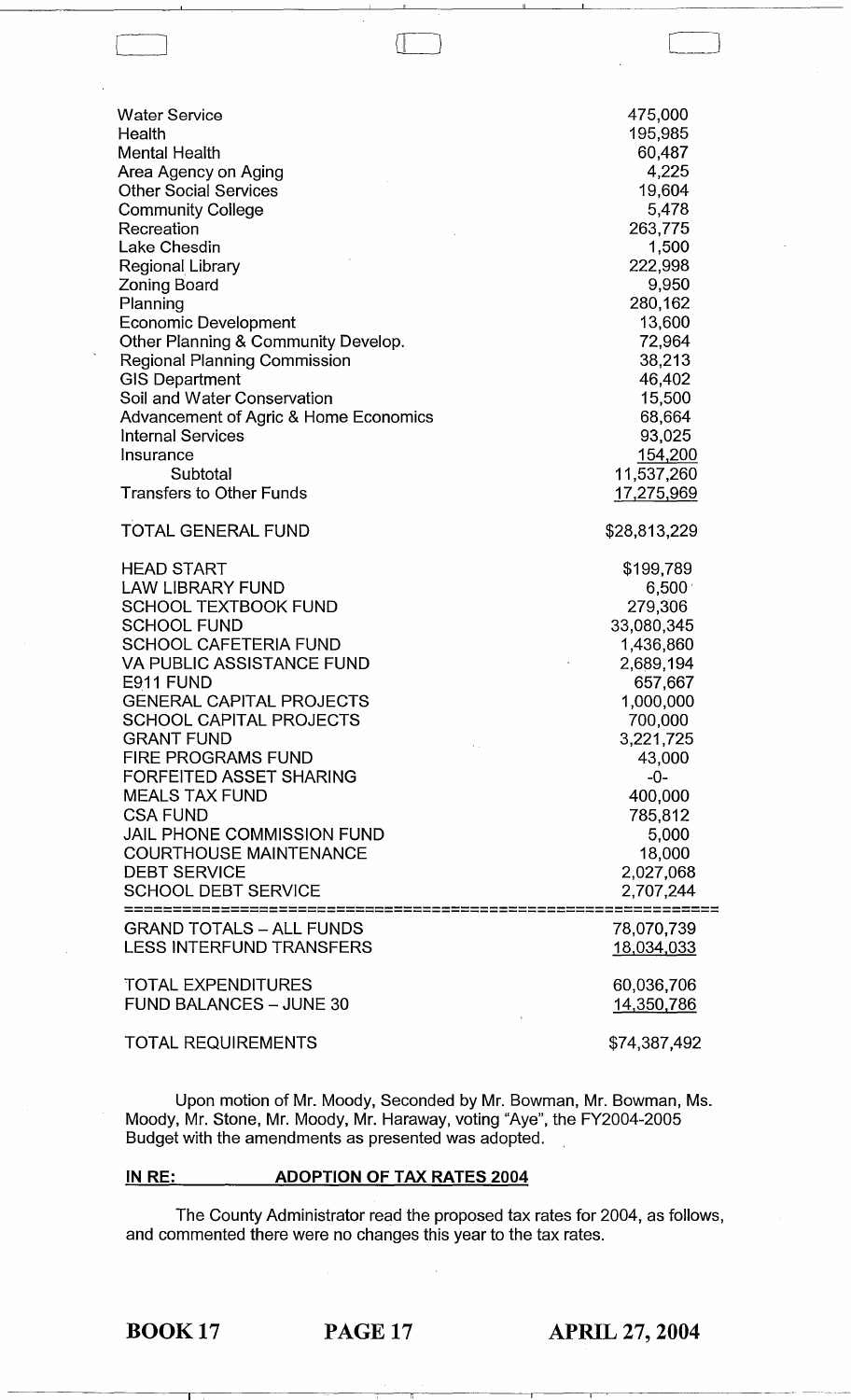# TAX RATES - FY 2004

| Unit Levy - All Districts --\$100 Assessed Valuations |      |
|-------------------------------------------------------|------|
| ◆Real Estate                                          | .77  |
| ◆Mobile Homes                                         | .77  |
| ◆Mineral Lands                                        | .77  |
| ◆ Public Services                                     | .77  |
| ◆ Personal Property                                   | 4.90 |
| ◆ Personal Property - Volunteers                      | .25  |
| ◆Machinery & Tools -                                  | 3.30 |
| ◆Heavy Const. Equip. -                                | 3.30 |
| ◆Certified Pollution Control                          | 3.30 |
| ◆Airplanes -                                          | .50  |

Upon motion of Mr. Bowman, Seconded by Ms. Moody, Mr. Bowman, Ms. Moody, Mr. Stone, Mr. Moody, Mr. Haraway, voting "Aye", the above tax rates for FY2004 were adopted.

## IN RE: CLOSED SESSION

Mr. Bowman stated I move to close this meeting in order to discuss matters exempt under section:

## $$2.2-3711$  (A)(1) - Personnel - Appointments;

Mr. Moody seconded the motion. Mr. Bowman, Ms. Moody, Mr. Stone, Mr. Moody, Mr. Haraway, voting "Aye", the Board moved into the Closed Meeting at 7:13 P.M.

A vote having been made and approved the meeting reconvened into Open Session in the Board Meeting Room at 8:27 P.M.

## IN RE: CERTIFICATION

Whereas, this Board convened in a closed meeting under §2.2-3711 A. 1 Personnel - Appointments;

And whereas, no member has made a statement that there was a departure from the lawful purpose of such closed meeting or the matters identified in the motion were discussed.

Now be it certified, that only those matters as were identified in the motion were heard, discussed or considered in the meeting.

Upon motion of Mr. Stone, Seconded by Ms. Moody, Mr. Bowman, Ms. Moody, Mr. Stone, Mr. Moody, Mr. Haraway, voting "Aye", this Certification Resolution was adopted.

# IN RE: RECOMMENDATION OF DONALD L. HARAWAY TO THE NOMINATING COMMITTEE FOR THE CENTRAL VIRGINIA PLANNING AGENCY BOARD OF DIRECTORS TO REPRESENT PLANNING DISTRICT 19

Upon motion of Mr. Bowman, Seconded by Mr. Moody, Mr. Bowman, Ms. Moody, Mr. Stone, Mr. Moody, voting "Aye", Mr. Haraway "Abstaining",

BE IT RESOLVED by the Board of Supervisors of Dinwiddie County, Virginia that Mr. Donald L. Haraway, is hereby recommended to the Nominating Committee of the Central Virginia Health Planning Agency Board of Directors for a Consumer nomination to represent Planning District 19.

BOOK 17 PAGE 18 APRIL 27, 2004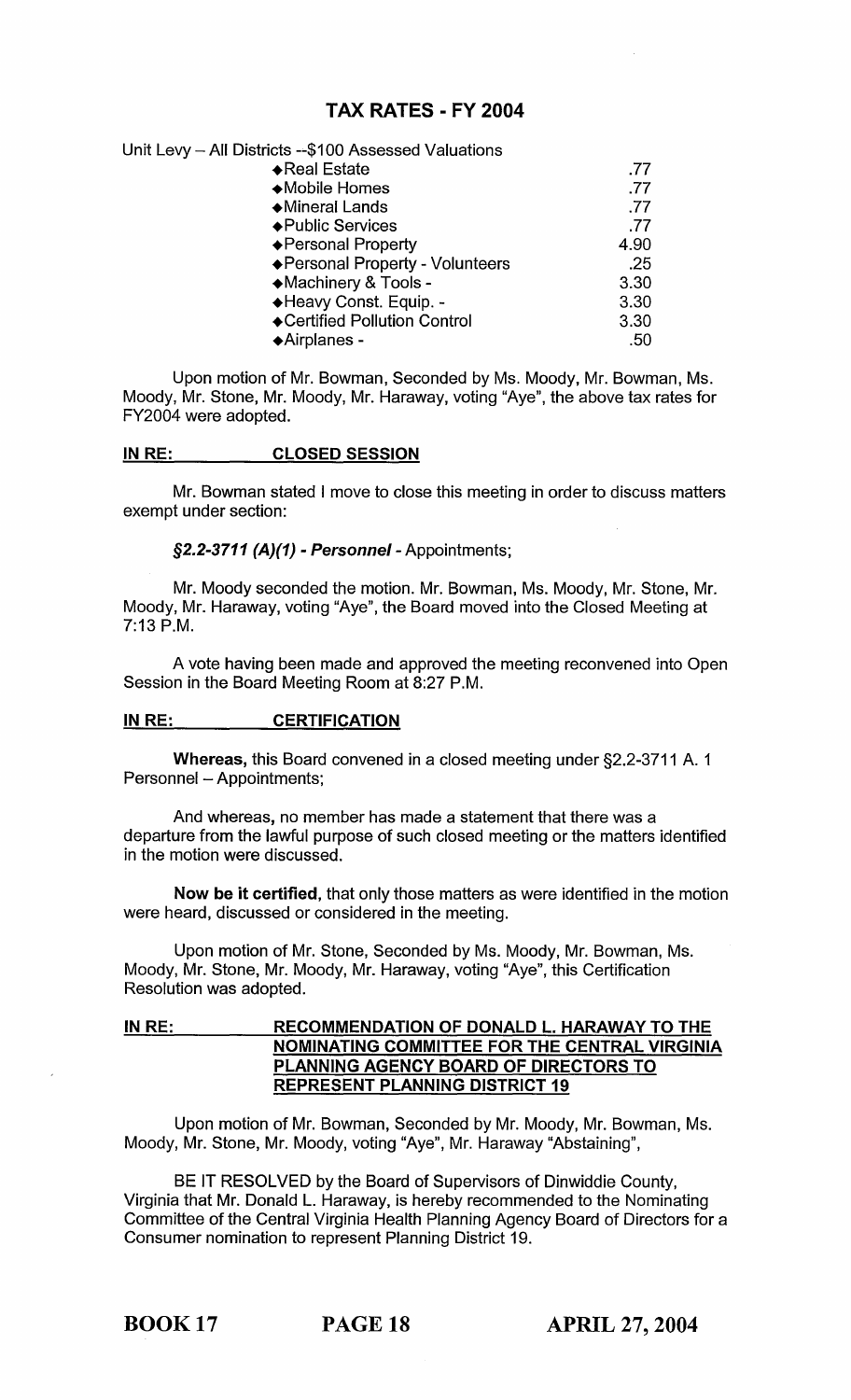$\overline{a}$ 

 $\begin{pmatrix} 1 & 1 \\ 1 & 1 \end{pmatrix}$ 

## **IN RE: ADJOURNMENT**

Upon Motion of Mr. Moody, Seconded by Mr. Stone, Mr. Bowman, Ms. Moody, Mr. Stone, Mr. Moody, Mr. Haraway voting "Aye", the meeting adjourned at 8:29 P.M. .

 $\Box$ 

Donald L. Haraway, Chairman

-~

ATTEST: <u>*New dy (II bi*<br>Wendy Weber Ralph</u><br>County Administrator

labr